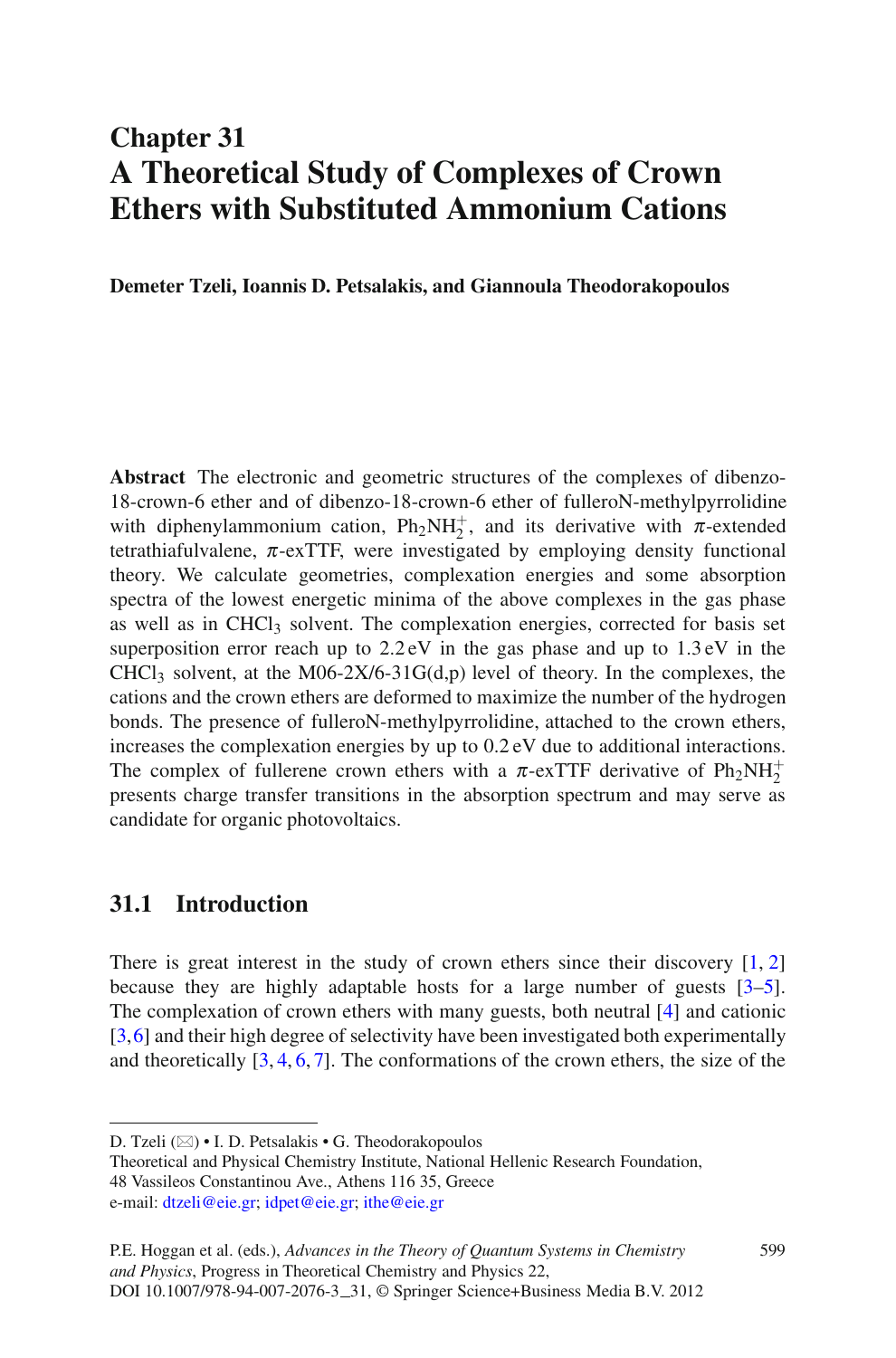guest, the nature of the intermolecular interactions and in solution the solvating ability of the solvent with respect to the cation and the complex determine the strength of their binding with various species and its specificity. As a result they are used in many diverse fields such as in catalysis, in enantiomer resolution, in membrane separation of cationic species etc. [\[8\]](#page-10-7).

Moreover, supra-molecular systems involving crown ethers, fullerene and  $\pi$ extended systems have been achieved that can mimic the photosynthetic process  $[9-14]$  $[9-14]$ . The fullerene C<sub>60</sub> has been used successfully as an electron acceptor in the construction of model photosynthetic systems [\[9](#page-10-8)], the  $\pi$ -extended systems, such as porphyrins [\[12](#page-10-10)], phthalocyanines [\[13](#page-10-11)],  $\pi$ -extended tetrathiafulvalene ( $\pi$ -exTTF) derivatives [\[9,](#page-10-8) [10](#page-10-12)], which are utilized as electron donors, while the crown ethers act as a bridge between the electron donor and acceptor. In the absorption spectrum of the complexes, the absorption maxima are associated experimentally and theoretically with the formation of charge-transfer states [\[14](#page-10-9)[–16\]](#page-10-13). Consequently, these supramolecular systems have potential for applications in photonic, photocatalytic, and molecular optoelectronic gates and devices  $[9-14]$  $[9-14]$ . As a result, the study of the conformations and the complexation behavior of crown ethers and their derivatives are motivated both by scientific curiosity regarding the specificity of their binding and by potential technological applications.

The present work is a continuation of our previous studies on the electronic and geometric structures of four crown ethers and their complexes with  $(\text{CH}_3)_x\text{NH}_{4-x}^+$ ,  $x = 0 - 4$  in the gas phase and in CHCl<sub>3</sub> solvent [\[7\]](#page-10-6) and on the complexes of the dibenzo-18-crown-6 ether of fulleroN-methylpyrrolidine with a  $\pi$ -exTTF derivative [\[16\]](#page-10-13). In the present work a theoretical study on the complexes of dibenzo-18-crown-6 ether and of dibenzo-18-crown-6 ether of fulleroN-methylpyrrolidine with the diphenylammonium cation,  $Ph_2NH_2^+$ , were investigated by employing density functional theory. In what follows, we describe the computational approach in Sect. [31.2,](#page-1-0) we discuss our results in Sect. [31.3,](#page-5-0) and we summarize our findings in Sect. [31.4.](#page-9-0)

#### <span id="page-1-0"></span>**31.2 Computational Approach**

We used the density functional theory, at the M06-2X/6-31 $G(d,p)$  level of theory, to study the electronic and geometric structures of the complexes of dibenzo-18 crown-6 ether and of dibenzo-18-crown-6 ether of fulleroN-methylpyrrolidine with diphenylammonium cation,  $Ph_2NH_2^+$ . M06-2X [\[17\]](#page-10-14) is a hybrid meta exchange correlation functional, a highly-nonlocal functional with double the amount of nonlocal exchange and is recommended for the study of non-covalent interactions [\[18\]](#page-10-15), such as the present interactions. The decision to employ this functional was based on the conclusions of our previous studies about the applicability of the B3LYP, M05-2X, M06-2X, MPWBIK and B2PLYP-D functionals in conjunction with three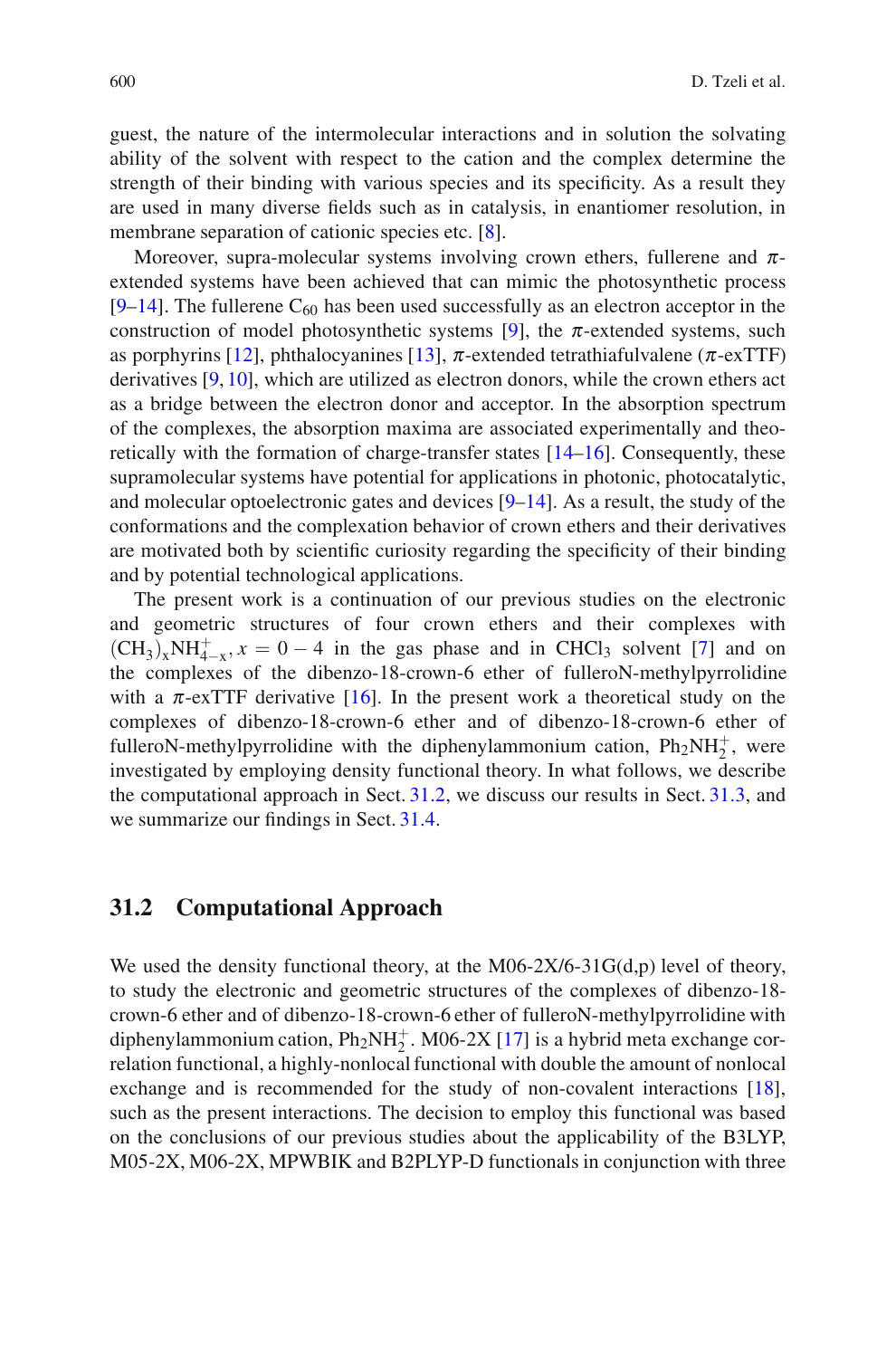

<span id="page-2-0"></span>**Fig. 31.1 Ph<sub>2</sub>NH** $_2^+$ : the lowest isomers of the diphenylammonium cation; **18**: dibenzo-18crown-6 ether (*top and side view*); **18A** and **18B**: the lowest isomers of the dibenzo-18-crown-6 ether of fulleroN-methylpyrrolidine; BSSE corrected energy differences from the most stable structure are shown in the gas phase (in CHCl<sub>3</sub> solvent) at the M06-2X/6-31G(d,p) level of theory

basis sets on complexes of crown ethers with  $(CH_3)_xNH_{+\infty}^+$ ,  $x = 0 - 4$  [\[7](#page-10-6)] and the applicability of the B3LYP, CAM-B3LYP, M06-HF and M06-2X on the benzene dimer and the fullerene-benzene system [\[16](#page-10-13)] and on complexes of fullerene crown ethers with a  $\pi$ -exTTF derivative [\[16\]](#page-10-13). We concluded that the M06-2X functional in conjunction with the 6-31G(d,p) basis set  $[19]$  $[19]$  is a good choice for complexes having both hydrogen bonds and very weak vdW interactions (dispersion forces between nonpolar species) such as interactions between phenyl groups or between phenyl group and  $C_{60}$  [\[16](#page-10-13)].

In the present study, we calculated two energetically degenerate minima of the diphenylammonium cation, i.e.,  $\mathbf{Ph}_2\mathbf{NH}_2^+\mathbf{-1}$  and  $\mathbf{Ph}_2\mathbf{NH}_2^+\mathbf{-2}$ , see Fig. [31.1.](#page-2-0) The lowest minimum of the dibenzo-18-crown-6 ether, **18**, is given in Fig. [31.1.](#page-2-0) while the second lowest minimum lies  $0.16 \text{ eV}$  above the global minimum [\[7\]](#page-10-6). The two lowest isomers, **18A** and **18B**, of the dibenzo-18-crown-6 ether of fulleroNmethylpyrrolidine are practically degenerate and differ in the direction of the crown ether, namely up (**A**) or down (**B**) with respect to fulleroN-methylpyrrolidine, [\[7](#page-10-6)] see Fig. [31.1.](#page-2-0)

Different isomers of the complexes of  $Ph_2NH_2^+$  – 1 and  $Ph_2NH_2^+$  – 2 with 18 and **18A** or **18B** were determined and optimized. The full optimization of these structures led to two and eight low-lying energy minima of the complexes of cations with the crown ether **18** and the fullerene crown ether **18A** or **18B** in the gas phase, respectively, see Figs. [31.2](#page-3-0) and [31.3.](#page-4-0) A derivative of the  $\text{Ph}_2\text{NH}_2^+$  – 1 isomer was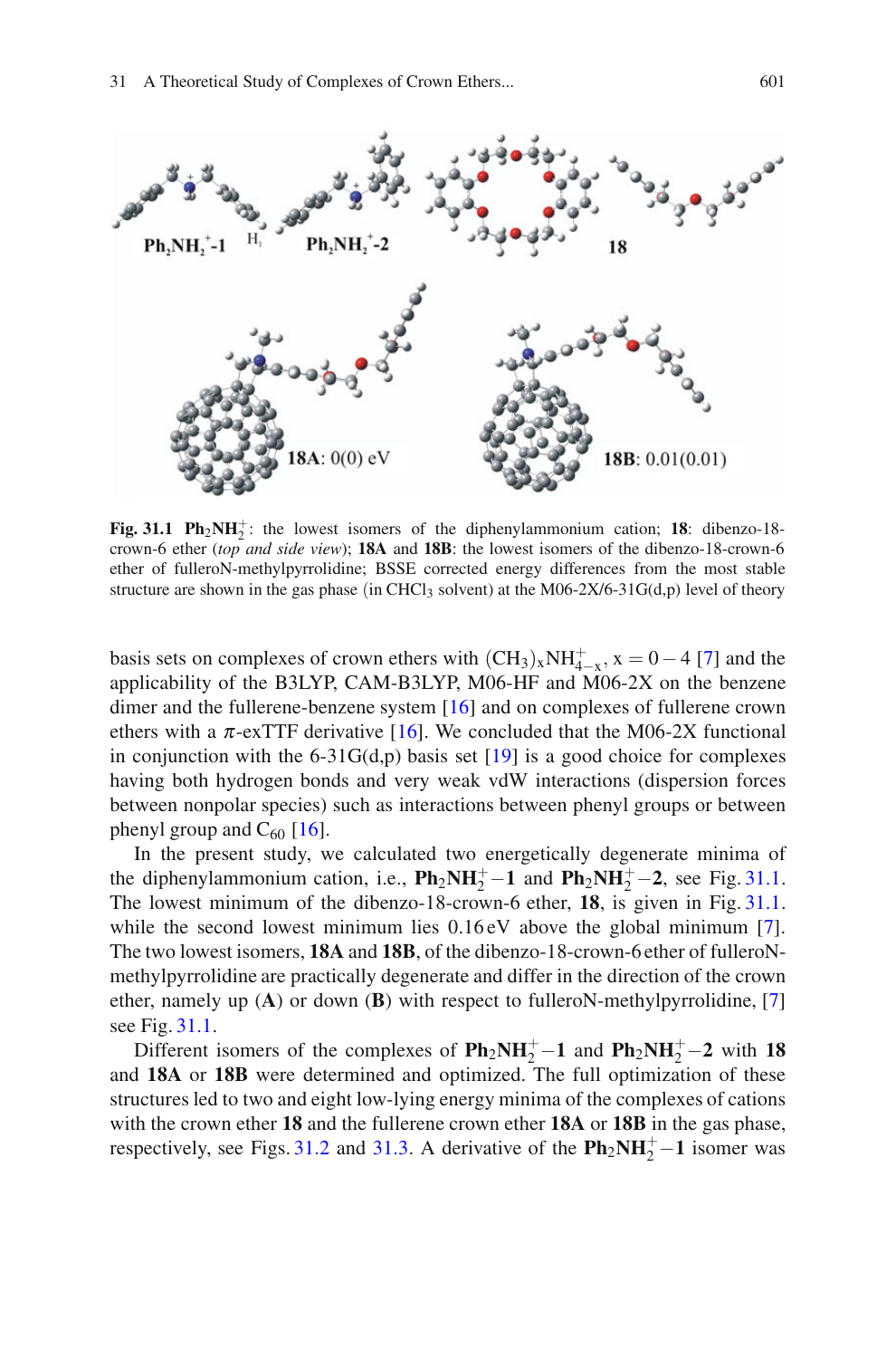

<span id="page-3-0"></span>**Fig. 31.2** The energetically lowest conformers of the  $18 \cdot \text{Ph}_2\text{NH}_2^+$  complex, i.e., complex of dibenzo-18-crown-6 ether with diphenylammonium cation; BSSE corrected energy differences from the most stable structure are shown in the gas phase (in CHCl<sub>3</sub> solvent) at the M06-2X/6-31G(d,p) level of theory

obtained when the H<sub>1</sub> atom was substituted with a  $\pi$ -exTTF through a C  $\equiv$  C group, see Fig. [31.4.](#page-5-1) The energetically lowest complexes of **T** with **18A** and **18B**, i.e., **18A** ·**T** and **18B**·**T** are depicted in Fig. [31.4.](#page-5-1) For the calculation of their absorption spectra of the two calculated complexes, 50 singlet-spin excited electronic states have been calculated by Time Dependent DFT (TDDFT) calculations [\[20\]](#page-11-1). It was necessary to include a large number of excited states, about 50 excited states, in order to reach the **T** absorbing states because there are many fullerene excited states at lower excitation energies [\[16\]](#page-10-13).

Single point calculations at the gas phase optimum geometry of all structures have been carried out in CHCl<sub>3</sub> solvent. As we showed in our previous study on the complexation of the present crown ethers and others with  $(CH_3)_xNH_{4-x}^+$ ,  $x = 0-4$ cations, full optimization in CHCl<sub>3</sub> solvent of the optimum gas phase geometry of the complexes results only in a slight change in geometry and an increase of the complexation energy by less than 0.02 eV [\[7\]](#page-10-6). Thus, we did not carry out full optimization in  $CHCl<sub>3</sub>$  solvent. The calculations in the solvent were carried out employing the polarizable continuum model [\[21](#page-11-2)]. This model is divided into a solute part lying inside a cavity, surrounded by the solvent part represented as a structureless material characterized by its macroscopic properties, i.e., dielectric constant and solvent radius. This method reproduces well solvent effects [\[22,](#page-11-3) [23](#page-11-4)].

For all minima determined, the complexation energy  $(CE<sub>u</sub>)$  and the corrected values with respect to the basis set superposition error (CE) in the gas phase and in CHCl<sub>3</sub> solvent (CE<sub>sol</sub>) were calculated. The basis set superposition error (BSSE) corrections were made using the counterpoise procedure [\[24\]](#page-11-5) since such corrections are especially important for van der Waals (vdW) systems [\[25](#page-11-6),[26\]](#page-11-7) which is the case of the complexes calculated here.

All calculations were performed using the Gaussian 09 program package [\[27\]](#page-11-8).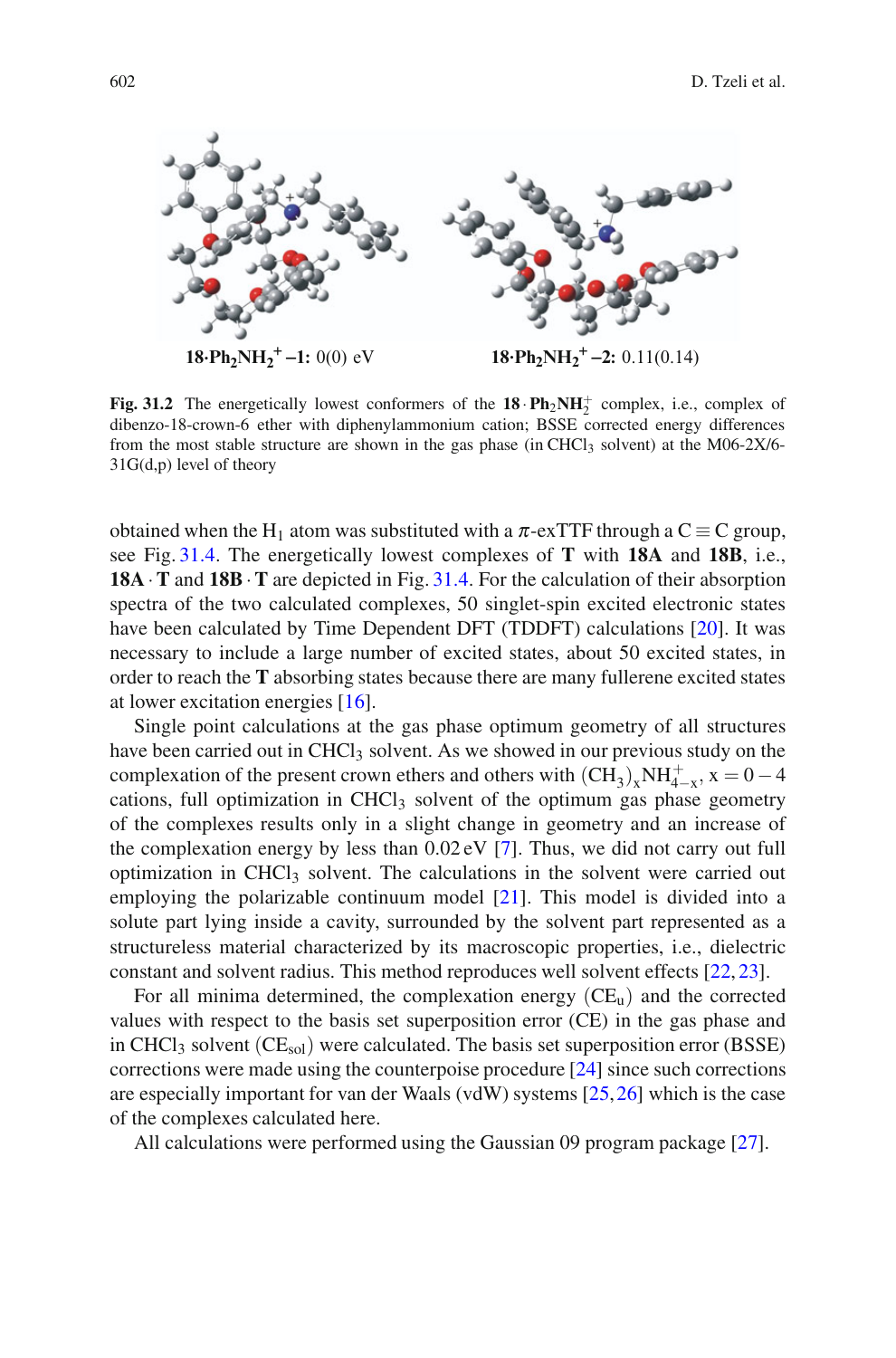

<span id="page-4-0"></span>**Fig. 31.3** The energetically lowest conformers of the  $18A \cdot Ph_2NH_2^+$  and  $18B \cdot Ph_2NH_2^+$ complexes. Gas phase (CHCl<sub>3</sub> solvent) BSSE corrected energy differences from the most stable structure are shown at the M06-2X/6-31G(d,p) level of theory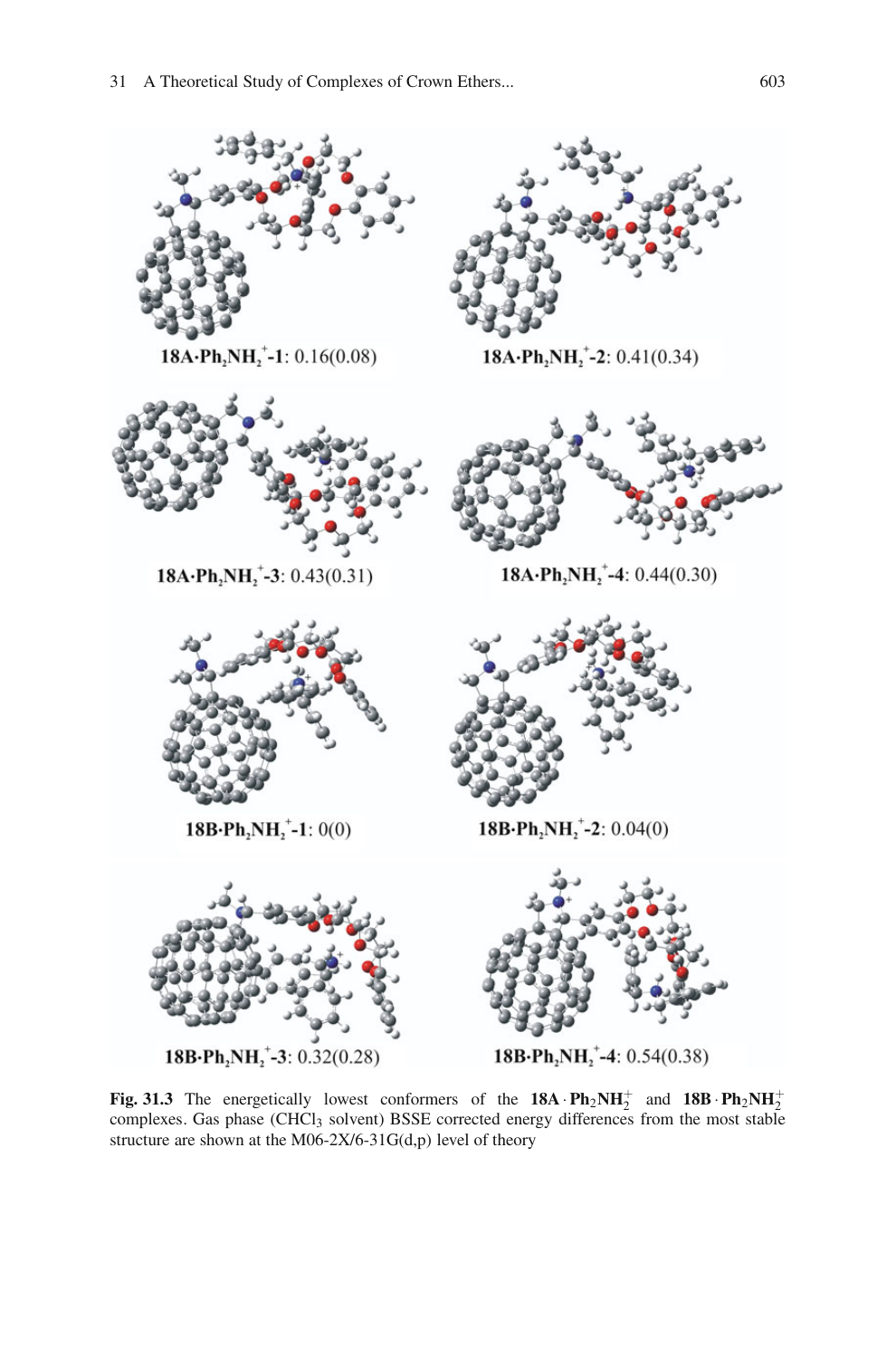

<span id="page-5-1"></span>**Fig. 31.4** Minimum structures of the **T** cation (π-exTTF derivative of diphenylammonium cation) and **18A**·**T** and **18B**·**T** complexes of **18A** and **18B** with **T**. BSSE corrected energy differences from the most stable structure are shown in the gas phase (in CHCl<sub>3</sub> solvent) at the M06-2X/6-31G(d,p) level of theory

### <span id="page-5-0"></span>**31.3 Results and Discussion**

Two energetically degenerate minima of the diphenylammonium cation, i.e., **Ph**<sub>2</sub>**NH**<sup>+</sup><sub>2</sub><sup> $-$ </sup> **1** and **Ph**<sub>2</sub>**NH**<sup>+</sup><sub>2</sub><sup> $-$ </sup> **2***,* have been identified, see Fig. [31.1.](#page-2-0) **Ph**<sub>2</sub>**NH**<sup>+</sup><sub>2</sub><sup> $-$ </sup> **2** results from  $\text{Ph}_2\text{NH}_2^+$  –1 when the H of the CH<sub>2</sub> group and the phenyl group exchange positions. Calculating the frequencies, we find that both isomers are true minima.

In the present study 10 low energy supramolecular complexes have been identified; two minima of the complex of **18** with  $Ph_2NH_2^+$ , i.e., **18**  $\cdot Ph_2NH_2^+$  – 1 and  $18 \cdot \text{Ph}_2\text{NH}_2^+ - 2$ , four minima of the complex of  $18\text{A}$  with  $\text{Ph}_2\text{NH}_2^+$ , i.e., **18A** •**Ph<sub>2</sub>NH**<sup> $+$ </sup> $-$ **1**,  $-$ **2** $-$ **-3**, and  $-$ **4**, and four minima of the complex of **18B** with  $\text{Ph}_2\text{NH}_2^+$ , i.e.,  $18\text{B}\cdot\text{Ph}_2\text{NH}_2^+$  −1, −2, −3, and −4, see Figs. [31.2](#page-3-0) and [31.3.](#page-4-0) The last number in the name of the complexes specifies the energy rank of the **18**  $\cdot$ **Ph**<sub>2</sub>**NH**<sup>+</sup><sub>2</sub>, **18A**  $\cdot$ **Ph**<sub>2</sub>**NH**<sup>+</sup><sub>2</sub><sup>+</sup>, and **18B**  $\cdot$ **Ph**<sub>2</sub>**NH**<sup>+</sup><sub>2</sub><sup>+</sup> species at the M06-2X/6-31G(d,p) level of theory after taking into account the BSSE correction. The vdW bond distances of the complexes are given in Table [31.1](#page-6-0) and the complexation energies, CE, in Table [31.2.](#page-7-0)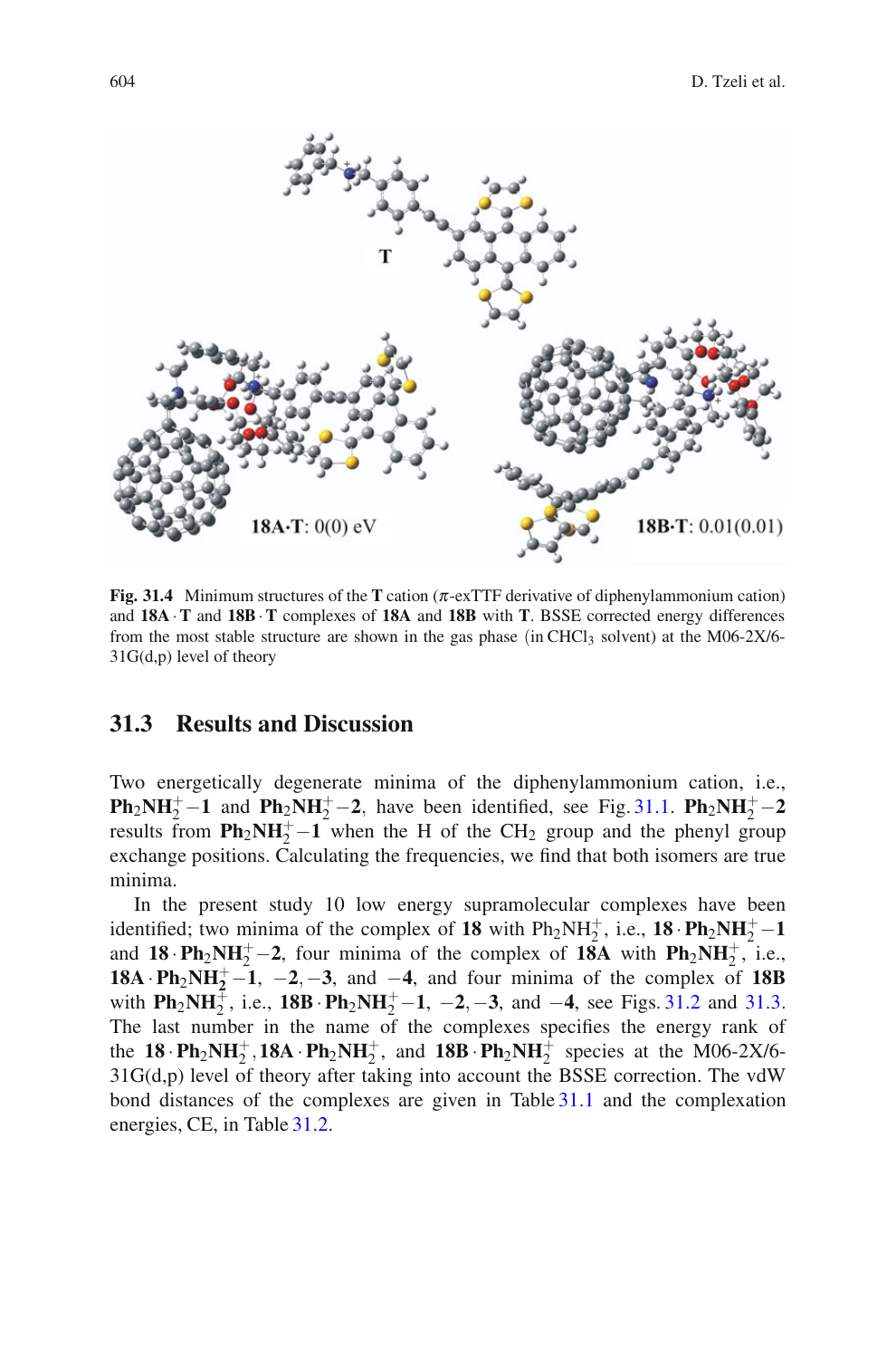| Complex                                         | $R_{H_NO}$                                                                     | $R_{H_CO^a}$                        | $R_{H_CO^b}$              | $R_{phph}$ c $R_{phFd}$ |       | $R_{H_Cph^e}$   |
|-------------------------------------------------|--------------------------------------------------------------------------------|-------------------------------------|---------------------------|-------------------------|-------|-----------------|
| $18 \cdot Ph_2NH_2^+ - 1$                       | 1.969, 1.917                                                                   | 2.473, 2.559                        | 2.419,<br>2.403           | 3.710                   |       | 2.468           |
| $18 \cdot Ph_2NH_2^+ - 2$                       | 1.838, 2.242                                                                   | 2.153, 2.292/<br>2.402 <sup>f</sup> | 2.615                     | 3.747                   |       | 2.863,<br>2.899 |
| $18A \cdot Ph_2NH_2^+ - 1$                      | 1.821, 1.845                                                                   | 2.316                               | 2.330                     | 3.569                   |       |                 |
| $18A \cdot Ph_2NH_2^+ - 2$                      | 1.754, 2.545                                                                   | 2.089, 2.175                        | 2.592,<br>2.658           |                         |       | 2.920           |
|                                                 | $18A \cdot Ph_2NH_2^+ - 3$ 1.944, 2.055/2.056 <sup>f</sup> 2.588               |                                     | 2.332,<br>2.673           | 3.695                   |       | 2.415,<br>3.063 |
| $18A \cdot Ph_2NH_2^+ - 4$ 1.759, 2.301         |                                                                                | 2.290, 2.109                        | 2.496                     | 3.712,<br>3.911         |       | 3.284           |
|                                                 | 18B · Ph <sub>2</sub> NH <sub>2</sub> -1 1.853, 1.930/2.523 <sup>f</sup> 2.126 |                                     | 2.678                     | 3.574                   | 3.345 | 2.504,<br>2.941 |
|                                                 | 18B · $Ph_2NH_2^+ - 2$ 1.952, 2.079/2.366 <sup>f</sup> 2.188, 2.615            |                                     | 2.396                     |                         |       | 2.367,<br>2.396 |
| 18B · $Ph_2NH_2^+ - 3$ 2.140/2.326 <sup>f</sup> | $1.916/2.258$ <sup>f</sup>                                                     | 2.291, 2.403/<br>2.418 <sup>f</sup> | 2.444,<br>2.627           |                         |       |                 |
| 18B · $Ph_2NH_2^+ - 4$ 1.671, 1.713             |                                                                                |                                     | 2.040,<br>2.241,<br>2.543 | 3.728                   | 3.123 | 2.250           |

<span id="page-6-0"></span>**Table 31.1** Van der Waals bond distances  $R(A)$  of the complexes of the **18, 18A,** and **18B** crown ethers with ammonium cations at the M06-2X/6-31 $G(d,p)$  level of theory

<sup>a</sup>H<sub>C</sub> atoms of the CH<sub>2</sub> groups<br><sup>b</sup>H<sub>C</sub> atoms of phenyl groups cDistance between the two centers of the phenyl groups

dDistance between the center of a phenyl group and the nearest C atoms of fullerene

<sup>e</sup>Distance between the H<sub>C</sub> atoms of the CH<sub>2</sub>or phenyl groups and the center of phenyl group f<sub>One</sub> H atom interacts with two O atoms

# *31.3.1* **<sup>18</sup>**·**Ph2NH***<sup>+</sup>* **<sup>2</sup>** *Complexes*

The two lowest minima of the complex of  $18$  with  $Ph_2NH_2^+$  were obtained from the complexation of **18** with each of the energetically degenerate minima of the diphenylammonium cation, i.e.,  $\mathbf{Ph}_2\mathbf{NH}_2^+\mathbf{-1}$  and  $\mathbf{Ph}_2\mathbf{NH}_2^+\mathbf{-2}$ . However, the **Ph<sub>2</sub>NH<sup>+</sup>** $-1$  cation interacts more strongly with the **18** crown ether than with the **Ph<sub>2</sub>NH** $_2^{\frac{1}{2}}$  – 2 species, by 0.1 eV both in the gas phase and in CHCl<sub>3</sub> solvent, showing some selectivity of the crown ether. The CE(CE<sub>sol</sub>) of the  $18 \cdot Ph_2NH_2^+ - 1$  is 1.97 (1.17) eV, see Table [31.2.](#page-7-0)

Different types of van der Waals interactions are observed in the complexes. Hydrogen bonds formed between the ammonium  $H_N$  atoms and the crown ether O atoms. The strongest H<sub>N</sub>O bonds in complexes of dibenzo-18-crown-6 ether with ammonium cation have a CE of  $0.9 \text{ eV}$  per bond [\[7](#page-10-6)] and bond distances of 1.8 Å. The H atoms of the methylene and/or the phenyl group interact with the O atoms of ethers. The weakest interactions observed are between H atoms and phenyl groups as well as between two phenyl groups. In addition, the interactions are not always 1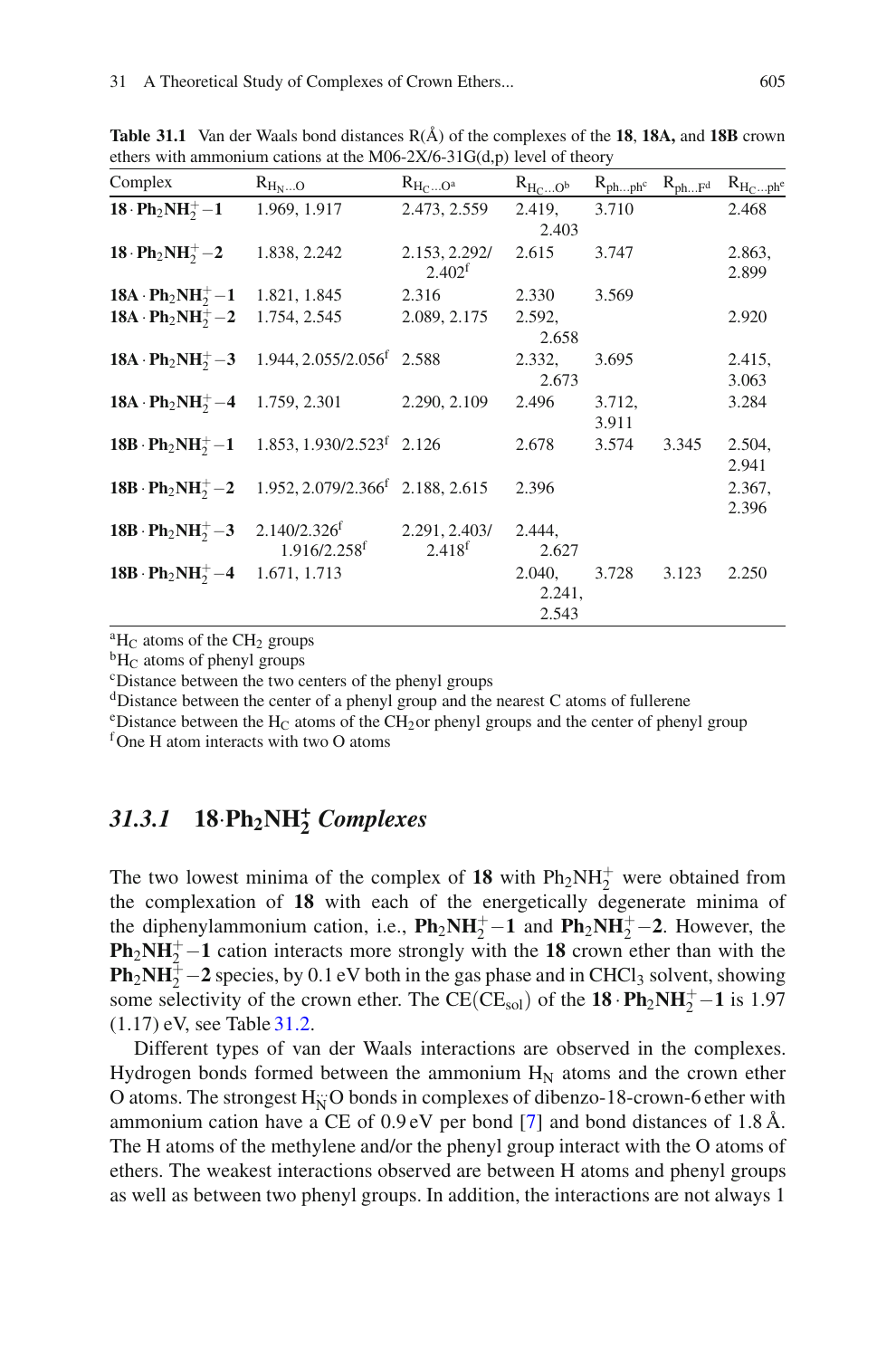<span id="page-7-0"></span>

| Table 31.2 Complexation                                                 | Complex                                                                | CE <sub>n</sub> <sup>a</sup> | $CE^b$ | $CE_{sol}^{b}$ |  |  |
|-------------------------------------------------------------------------|------------------------------------------------------------------------|------------------------------|--------|----------------|--|--|
| Energies $CE(eV)$ in the gas<br>phase and in CHCl <sub>3</sub> solvent, | $18 \cdot Ph_2NH_2^+ - 1$                                              | 2.36                         | 1.97   | 1.17           |  |  |
| $CE_{sol}$ , of the complexes of the                                    | $18 \cdot Ph_2NH_2^+ - 2$                                              | 2.22                         | 1.86   | 1.04           |  |  |
| 18, 18A, and 18B crown                                                  | $18A \cdot Ph_2NH_2^+ - 1$                                             | 2.43                         | 2.05   | 1.23           |  |  |
| ethers with ammonium                                                    | $18A \cdot Ph_2NH_2^+ - 2$                                             | 2.15                         | 1.80   | 0.97           |  |  |
| cations at the                                                          | $18A \cdot Ph_2NH_2^+ - 3$                                             | 2.16                         | 1.78   | 1.00           |  |  |
| $M06-2X/6-31G(d,p)$ level                                               | $18A \cdot Ph_2NH_2^+ - 4$                                             | 2.15                         | 1.77   | 1.01           |  |  |
| of theory                                                               | 18B $Ph_2NH_2^+ - 1$                                                   | 2.73                         | 2.21   | 1.31           |  |  |
|                                                                         | $18B \cdot Ph_2NH_2^+ - 2$                                             | 2.57                         | 2.17   | 1.31           |  |  |
|                                                                         | 18B $\cdot$ Ph <sub>2</sub> NH <sub>2</sub> <sup>+</sup> -3            | 2.28                         | 1.89   | 1.03           |  |  |
|                                                                         | $18B \cdot Ph_2NH_2^+ - 4$                                             | 2.12                         | 1.67   | 0.93           |  |  |
|                                                                         | $18A \cdot T^c$                                                        | 2.40                         | 2.02   | 1.27           |  |  |
|                                                                         | $18B \cdot T^c$                                                        | 2.50                         | 1.99   | 1.18           |  |  |
|                                                                         | <sup>a</sup> BSSE uncorrected values<br><b>b</b> BSSE corrected values |                              |        |                |  |  |

 $c$ Reference [\[16\]](#page-10-13)

to 1 and in many cases one H atom interacts with two O atoms. All vdW distances are given in Table [31.1.](#page-6-0)

# *31.3.2* **18A**  $\cdot$  **Ph**<sub>2</sub>**NH**<sub> $2$ </sub><sup> $+$ </sup> *and* **18B** $\cdot$ **Ph**<sub>2</sub>**NH**<sub> $2$ </sub><sup> $+$ </sup> *Complexes*

Eight low lying minima of the complex of dibenzo-18-crown-6 ether of fulleroNmethylpyrrolidine with the  $Ph_2NH_2^+$  cation, four with the **18A** isomer of crown ether and four with the **18B** isomer have been determined, see Fig. [31.3.](#page-4-0) The **18B** isomer forms the most stable structures, because the cation can be captured between fullerene and crown ether and additional vdW bonds formed can further stabilize the complex. The complexation energies of minima range from 2.21 to 1.67 eV in the gas phase and from 1.31 to 0.93 eV in CHCl<sub>3</sub> solvent at the M06-2X/6-31G(d,p) level of theory, see Table [31.2.](#page-7-0) It is worth noting that the BSSE corrections are up to 0.5 eV, however, the relative stability of the structures does not change.

In all eight minima, hydrogen bonds are formed between the  $H_N$  atoms, which are attached to the N atoms, and the O atoms of the crown ethers with bond distances ranging from 1.7 to 2.5 Å. Additional vdW bonds between the  $H_C$  atoms of the CH<sub>2</sub> or phenyl groups and the O atoms of the crown ether are formed, and the distances range from 2.0 to 2.7 Å. The above three types of interactions are not always 1 to 1 and one H atom can interact with two O atoms, see Table [31.2.](#page-7-0) Moreover,  $\pi$ -stacking interactions between phenyl groups are formed in all cases with the exception of  $18B \cdot Ph_2NH_2^+ - 2$  and  $18B \cdot Ph_2NH_2^+ - 3$ , with distances of 3.6–3.9 Å, while interactions between  $C_{60}$  and phenyl group appear only in  $18B \cdot Ph_2NH_2^+ - 1$  and **18B**  $\cdot$  **Ph**<sub>2</sub>**NH**<sub>2</sub><sup> $+$ </sup> –4, with distances of 3.3 and 3.1 Å, respectively. Finally, hydrogen vdW interactions between H atoms and phenyl groups are formed in all cases with the exception of  $18A \cdot Ph_2NH_2^+ - 1$  and  $18B \cdot Ph_2NH_2^+ - 3$ .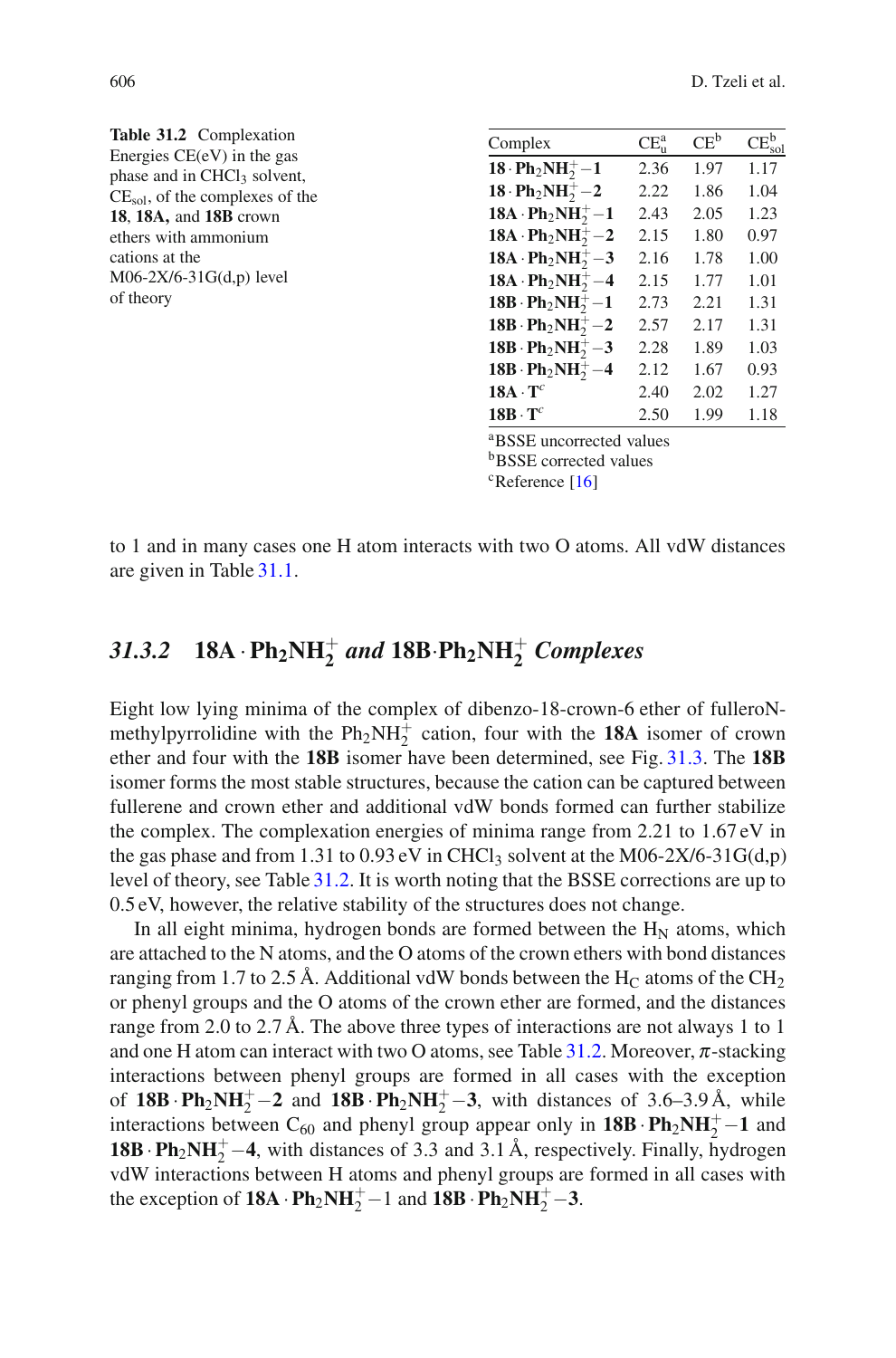The two lowest minima are the **18B** ·  $Ph_2NH_2^+ - 1$  and  $18B \cdot Ph_2NH_2^+ - 2$  isomers and they contain the  $\mathbf{Ph}_2\mathbf{NH}_2^+ - 2$  isomer of the cation, but it is deformed and twisted, respectively. These minima are further stabilized by the existence of the fullerene, see above. Without the fullerene, the structures are not stable minima. Further optimization of these structures lead to significant change of the complexation in both isomers and finally lead to the  $18 \cdot \text{Ph}_2\text{NH}_2^+ - 2$  complex. The CE values of **18B**·**Ph**<sub>2</sub>**NH**<sub>2</sub><sup>+</sup> −**1** and **18B**·**Ph**<sub>2</sub>**NH**<sub>2</sub><sup>+</sup> −**2** are CE(CE<sub>sol</sub>) = 2*.*21(1*.*31) and  $2.17(1.31)$  eV, respectively. In CHCl<sub>3</sub> solvent, the minima are energetically indistinguishable.

The third lowest minimum is formed by the **18A** isomer, **18A** ·  $Ph_2NH_2^+ - 1$ . It consists of the  $\mathbf{Ph}_2\mathbf{NH}_2^+ - \mathbf{1}$  minimum and the crown ether is deformed with respect to the free **18** crown ether. However, even though the fullerene does not interact with the cation as in the above cases, without the fullerene this structure is not stable. The CE values are  $CE(CE_{sol}) = 2.05(1.23)$ eV.

In the remaining five isomers, the  $Ph_2NH_2^+$  – 1 minimum is included in both **18A** ·  $Ph_2NH_2^+$  – 3 and **18B** ·  $Ph_2NH_2^+$  – 4, while in the last isomer the  $Ph_2NH_2^+$  – 1 cation is deformed. The  $\mathbf{Ph}_2\mathbf{NH}_2^+ - 2$  minimum is part of  $18\mathbf{A} \cdot \mathbf{Ph}_2\mathbf{NH}_2^+ - 2$  and **18A** ·  $\mathbf{Ph}_2\mathbf{NH}_2^+ - 4$ . Finally, the **18B** ·  $\mathbf{Ph}_2\mathbf{NH}_2^+ - 3$  isomer does not include any stable minimum of the  $Ph_2NH_2^+$  cation.

The two lowest minima  $18 \cdot \text{Ph}_2 \text{NH}_2^+ - 1$  and  $18 \cdot \text{Ph}_2 \text{NH}_2^+ - 2$  of the complex of the **18** crown ether are part of the **18A** ·  $Ph_2NH_2^+ - 3$  or  $18B \cdot Ph_2NH_2^+ - 4$  and **18A**  $\cdot$  **Ph**<sub>2</sub>**NH**<sub>2</sub><sup> $+$ </sup> – **4**, respectively and not of the two lowest minima of the complex of the fullerene crown ether, i.e.,  $18B \cdot Ph_2NH_2^+ - 1$  and  $18B \cdot Ph_2NH_2^+ - 2$ . Comparing the CE values of the  $18 \cdot Ph_2NH_2^+ - 1$  and  $18A \cdot Ph_2NH_2^+ - 3$ , which differ only in the existence of the fullerene, the first one has a CE value larger by 0.2 eV than the second one. However, the existence of the fullerene causes another minimum to be the global one, as mentioned above, which is more stable by 0.2 eV than the global **18** ·  $\text{Ph}_2\text{NH}_2^+$  – 1 minimum of the complex of the 18 crown ether.

#### *31.3.3* **18A**·**T** *and* **18B**·T *Complexes*

Substituting the H<sub>1</sub> atom of the  $\text{Ph}_2\text{NH}_2^+$  –1 isomer with a  $\pi$ -exTTF through a C≡C group, the **T** cation is obtained, see Fig. [31.4.](#page-5-1) The energetically lowest complexes of **T** with **18A** and **18B**, i.e., **18A** ·**T** and **18B**·**T**, [\[16](#page-10-13)] are depicted also in Fig. [31.4](#page-5-1) These two minima correspond to  $18A \cdot Ph_2NH_2^+ - 1$  and to a slightly deformed  $18B \cdot Ph_2NH_2^+ - 3$ , respectively. Again, the lowest in energy  $18B \cdot T$  does not correspond to the lowest minimum  $18B \cdot Ph_2NH_2^+ - 1$ . Moreover, in  $18B \cdot T$ additional interactions are formed between the fullerene and the  $\pi$ -exTTF of **T**. The CE(CE<sub>sol</sub>) values of **18A**  $\cdot$ **T** and **18B**  $\cdot$ **T** are 2.02(1.27) and 1.99(1.18) eV, respectively.

The **18A** ·**T** and **18B**·**T** isomers form a dyad each consisting of an electron donor (fullerene), an electron acceptor (π-exTTF of **T**) and a crown ether as a bridge between them. Their absorption spectra are given in Fig. [31.5.](#page-9-1) The spectrum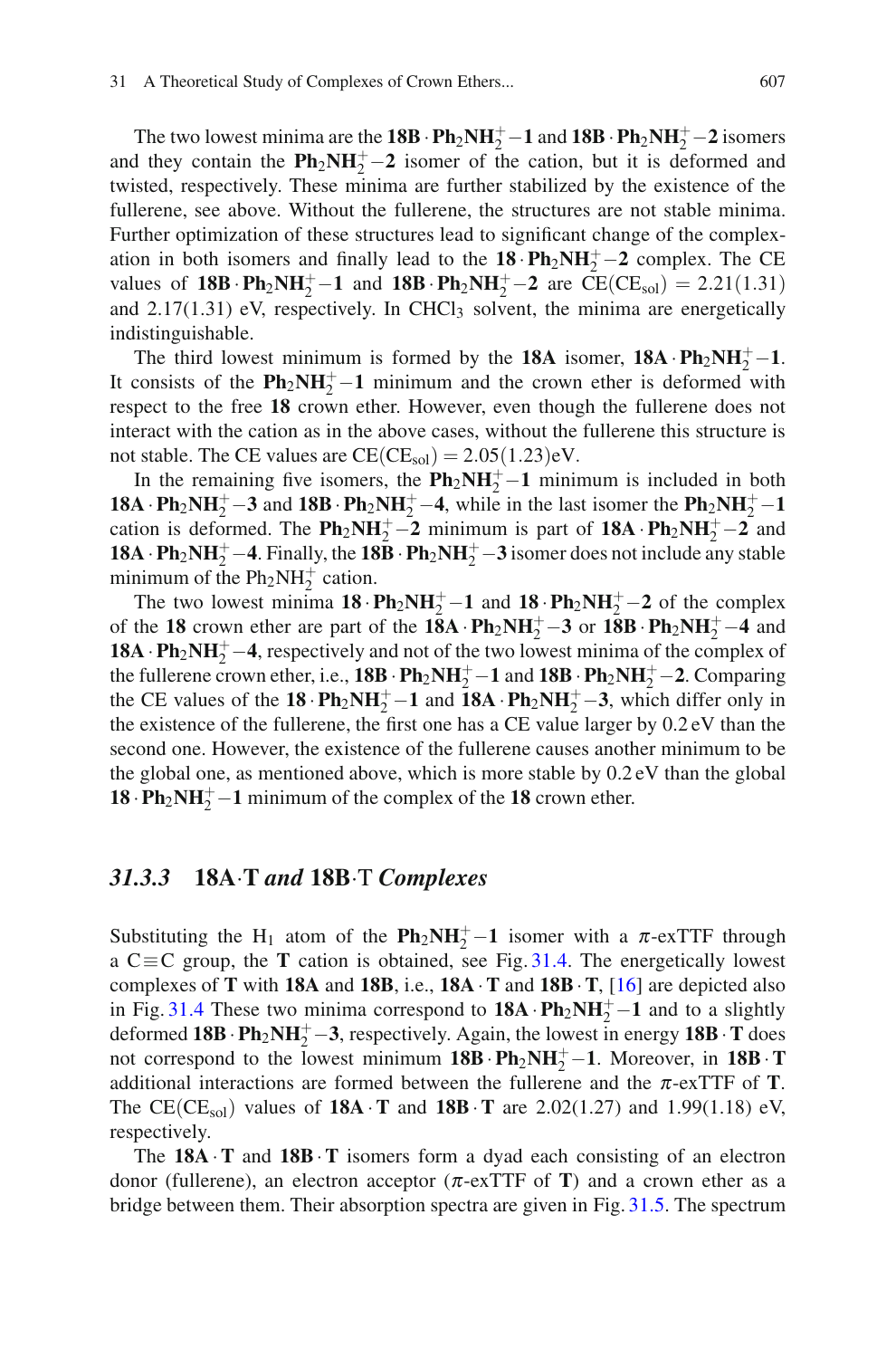

<span id="page-9-1"></span>**Fig. 31.5** Absorption spectrum of **18A**  $\cdot$ **T** and **18B**  $\cdot$ **T** at the M06-2X/6-31G(d,p) level of theory

of **18A** ·**T** presents three major features at about 400, 340, and 290 nm which correspond to transitions from the **T** cation also to **T**. However, charge transfer transitions from **T** to the fullerene are observed very close to the **T**  $\rightarrow$  **T** transitions. On the other hand, the absorption spectrum of **18B**·**T** presents also three major absorption peaks at about 390, 330, and a double peak around 300 nm with smaller oscillator strengths. The first and the second major peaks correspond to transition from **T** to **T/**fullerene, i.e., the excited orbital has electron density in both **T** and fullerene species. That happens because the fullerene interacts with the  $\pi$ -exTTF of **T**, see Fig. [31.5.](#page-9-1) We can label these transitions as charge transfer transitions. The last double peak corresponds to transitions from **T** to fullerene, namely charge transfer transitions. Moreover, the absorption spectra of five other isomers of **18A** ·**T** and **18B**·**T** complexes are similar to spectrum of **18A** ·**T** and the use of the CAM-B3LYP functional leads to similar major absorption peaks, transitions and conclusions [\[16\]](#page-10-13). Thus, the studied complex may serve as a candidate for molecular optoelectronics applications.

### <span id="page-9-0"></span>**31.4 Remarks and Conclusions**

The complexes of dibenzo-18-crown-6 ether and of dibenzo-18-crown-6 ether of fulleroN-methylpyrrolidine with the diphenylammonium cation,  $Ph_2NH_2^+$ , and its derivative with  $\pi$ -extended tetrathiafulvalene,  $\pi$ -exTTF, were investigated by employing density functional theory. We calculated geometries, complexation energies and some absorption spectra of the lowest energetic minima of the above complexes in the gas phase as well as in CHCl<sub>3</sub> solvent. A summary of our main results follows:

- 1. The complexation energies, corrected for basis set superposition error, reach up to  $2.2 \text{ eV}$  in the gas phase and up to  $1.3 \text{ eV}$  in the CHCl<sub>3</sub> solvent, at the M06- $2X/6-31G(d,p)$  level of theory.
- 2. The minima of the cations and of the crown ethers are deformed to maximize the number of the hydrogen bonds formed and present the largest complexation energies. Bonds are formed between the H atom of ammonium, of the methylene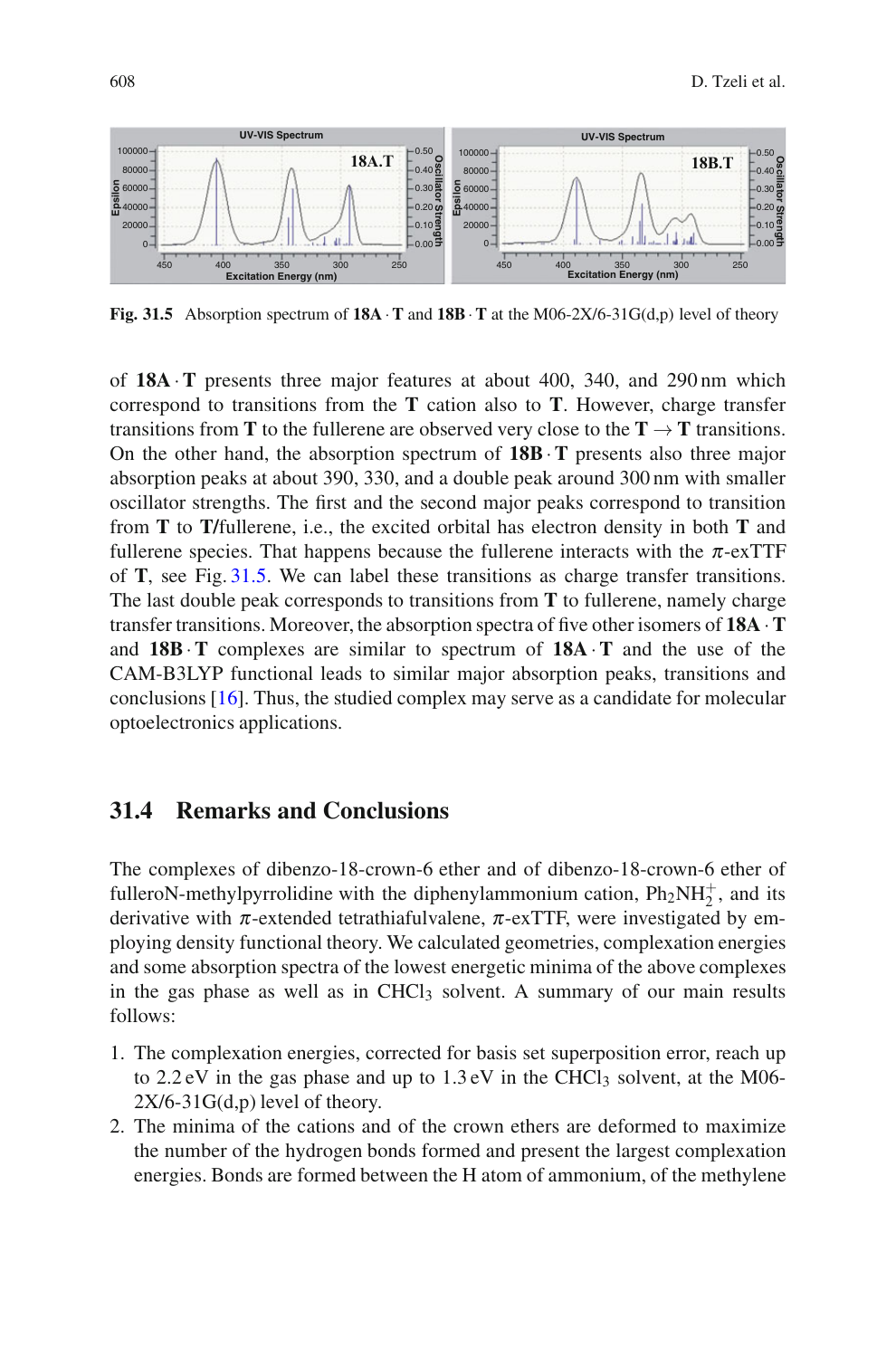and/or the phenyl group and the O atoms of ethers. Moreover,  $\pi$ -stacking interactions arise between two phenyl groups or phenyl group with fullerene.

- 3. The presence of fulleroN-methylpyrrolidine, attached to the crown ether, results in minima, where the cation is captured between fullerene and crown ether. Additional interactions that can further stabilize the complex are formed.
- 4. The attachment of the fulleroN-methylpyrrolidine to the dibenzo-18-crown-6 ether or the attachment of  $\pi$ -exTTF to Ph<sub>2</sub>NH<sub>2</sub><sup>+</sup> cation changes the complexation of the global minimum. As a result, it is not safe to suppose that the attachment of a group even if it is away from the complexation area will not change the type of the global minimum complex.
- 5. The complex of fullerene crown ethers with a  $\pi$ -exTTF derivative of  $Ph_2NH_2^+$ presents charge transfer transitions in its absorption spectrum and may have potential for applications in organic photovoltaics and molecular electronic devices.

**Acknowledgments** Financial support from the EU FP7, Capacities Program, NANOHOST project (GA 201729) and the NATO grant, CBP.MD.CLG.983711 are acknowledged.

### **References**

- <span id="page-10-0"></span>1. Pedersen CJ (1967) J Am Chem Soc 89:7017
- <span id="page-10-1"></span>2. Pedersen CJ (1970) J Am Chem Soc 92:391
- <span id="page-10-2"></span>3. Izatt RM, Pawlak K, Bradshaw JS (1991) Chem Rev 91:1721
- <span id="page-10-4"></span>4. Izatt RM, Bradshaw JS, Pawlak K, Bruening RL, Tarbe BJ (1992) Chem Rev 92:1261
- <span id="page-10-3"></span>5. Lehn J-M (1995) Supramolecular chemistry. VCH, Weinheim
- <span id="page-10-5"></span>6. Izatt RM, Bradshaw JS, Nielsen SA, Lamb JD, Christensen JJ (1985) Chem Rev 85:271
- <span id="page-10-6"></span>7. Tzeli D, Petsalakis ID, Theodorakopoulos G (2011) Phys Chem Chem Phys 13:954 and references therein
- <span id="page-10-7"></span>8. Ha YL, Chakraborty AK (1993) J Phys Chem 97:11291 and references therein
- <span id="page-10-8"></span>9. Illescas BM, Santos J, Díaz MC, Martín N, Atienza CM, Guldi DM (2007) Eur J Org Chem 5027
- <span id="page-10-12"></span>10. Santos J, Grimm B, Illescas BM, Guldi DM, Martín N (2008) Chem Commun 5993
- 11. Maligaspe E, Tkachenko NV, Subbaiyan NK, Chitta R, Zandler ME, Lemmetyinen H, D'Souza F (2009) J Phys Chem A 113:8478
- <span id="page-10-10"></span>12. Nierengarten J-F, Hahn U, FigueiraDuarte TM, Cardinali F, Solladie N, Walther ME, Van ´ Dorsselaer A, Herschbach H, Leize E, Albrecht-Gary A-M, Trabolsi A, Elhabiri M (2006) C R Chimie 9:1022
- <span id="page-10-11"></span>13. D'Souza F, Chitta R, Sandanayaka ASD, Subbaiyan NK, D'Souza L, Araki Y, Ito O (2007) J Am Chem Soc 129:15865
- <span id="page-10-9"></span>14. D'Souza F, Maligaspe E, Sandanayaka ASD, Subbaiyan NK, Karr PA, Hasobe T, Ito O (2009) J Phys Chem A 113:8478
- 15. Gayarthi SS, Wielopolski M, Pérez EM, Fernádez G, Sénchez L, Viruela R, Orti E, Guldi DM, Martin N (2009) Angew Chem Int Ed 48:815
- <span id="page-10-13"></span>16. Tzeli D, Petsalakis ID, Theodorakopoulos G (2011) Phys Chem Chem Phys 13:11965
- <span id="page-10-14"></span>17. Zhao Y, Truhlar D (2008) Theor Chem Acc 120:215
- <span id="page-10-15"></span>18. Zhao Y, Truhlar D (2008) Acc Chem Res 41:157